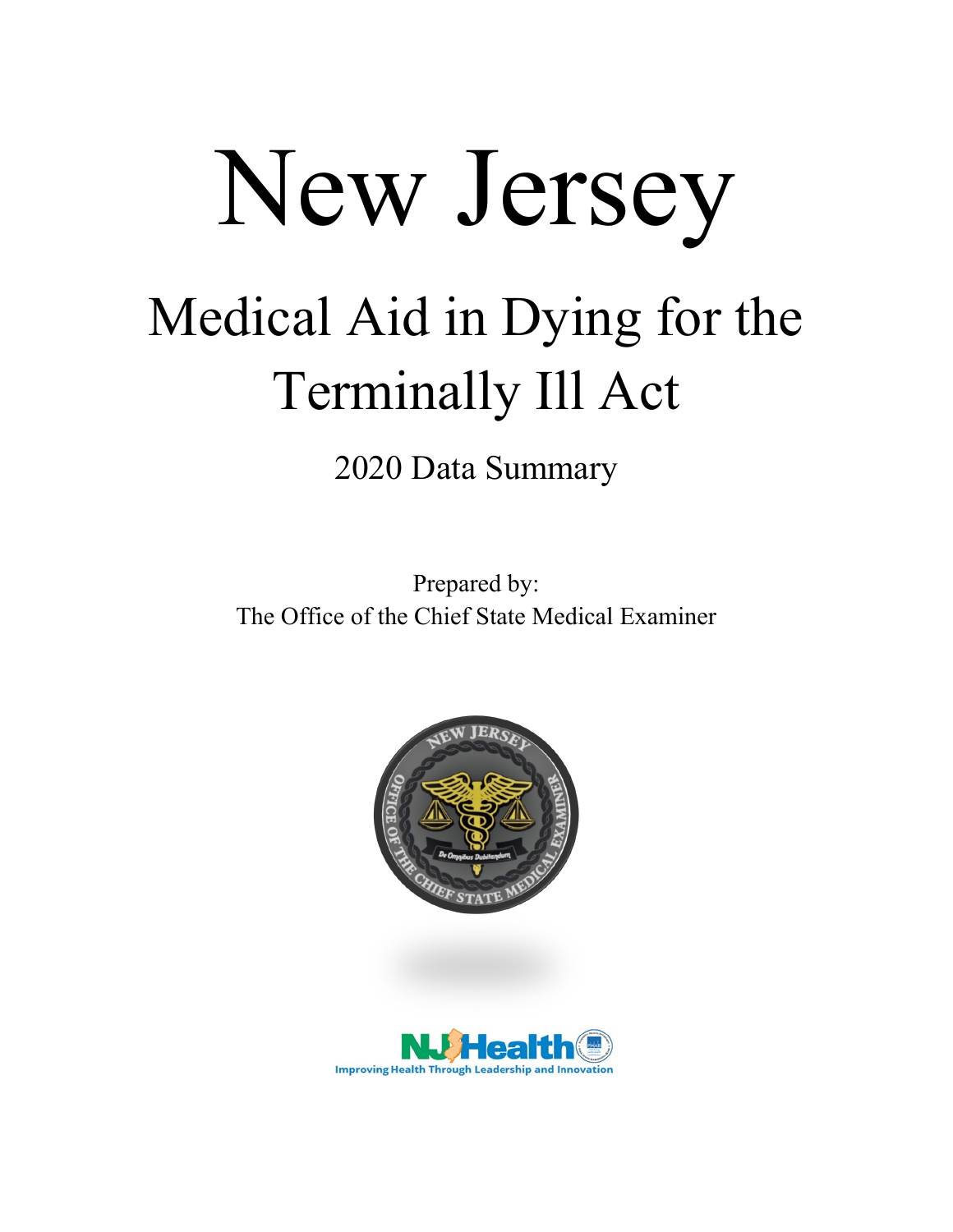## **Introduction**

The New Jersey Medical Aid in Dying for the Terminally Ill Act permits an attending physician to write a prescription for medication that enables a qualified terminally ill patient to end his or her own life. The Act was approved April 12, 2019 and went into effect August 1, 2019.

The Act defines "terminally ill" as "the terminal stage of an irreversibly fatal illness, disease, or condition with a prognosis, based upon reasonable medical certainty, of a life expectancy of six months or less. The Act defines an "attending physician" as a "physician who has primary responsibility for the care of a qualified terminally ill patient and treatment of the patient's terminal illness, disease, or condition."

The Act requires a qualified terminally ill patient to be a capable adult resident of New Jersey who has been diagnosed as being terminally ill by both his or her attending physician and a consulting physician. A qualified patient can obtain a prescription for medication to end his or her own life only if he or she has made a voluntary and informed decision. Prior to being prescribed medication to end his or her own life, the qualified patient must voluntarily and capably make two oral requests and one written request for the medication. The oral requests must be separated by at least 15 days. The written request must be signed and dated by the patient and witnessed by at least two people who attest that the patient is capable and acting voluntarily. One of the witnesses has to be a person who is not: related to the patient; entitled to any portion of the patient's estate; an owner, operator, employer, or resident of a health care facility at which the patient is receiving medical treatment; or the patient's attending physician.

At the time of the initial oral request, the attending physician has to recommend that the patient take part in consultations on treatment opportunities. At the time of the second oral request, the attending physician must offer the patient the opportunity to rescind the request. At least 15 days must elapse between the initial oral request and the writing of the prescription and 48 hours must elapse between a patient signing the written request and the writing of the prescription. A consulting physician must confirm the diagnosis and that the patient is capable and acting voluntarily. If indicated, the patient may be referred to a psychiatrist, psychologist, or clinical social worker to determine whether the patient is capable.

The attending physician is required to dispense medications directly to the patient or to contact a pharmacist and transmit the prescription to the pharmacist. A pharmacist may only dispense medications directly to the patient, the attending physician, or an identified agent of the patient. Medications cannot be dispensed to the patient by mail or other form of courier.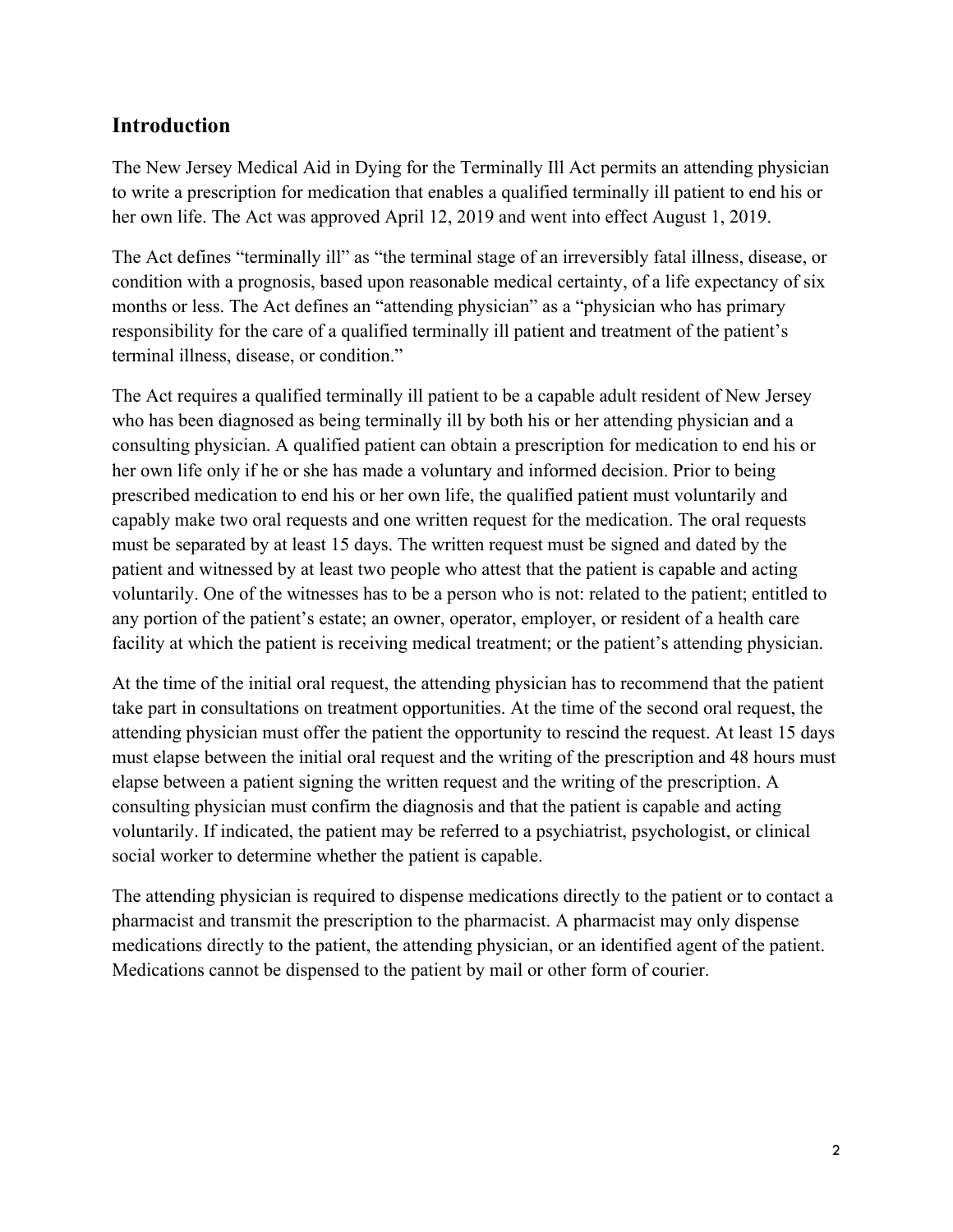The Commissioner of Health requires the physician and pharmacist who dispensed the medication to file a copy of the dispensing record with the department no later than 30 days after dispensing the medication. The attending physician and consulting physician are required to submit documentation with the Department no later than 30 days after the qualified terminally ill patient's death. The Office of the Chief State Medical Examiner (OCSME) will document each event and create a report on an annual basis.

The required forms can be found at:

<https://www.nj.gov/health/advancedirective/maid/>

As of the release date of this report, paperwork was received for 5 cases over the course of 2020, that have not been reported as deceased in New Jersey.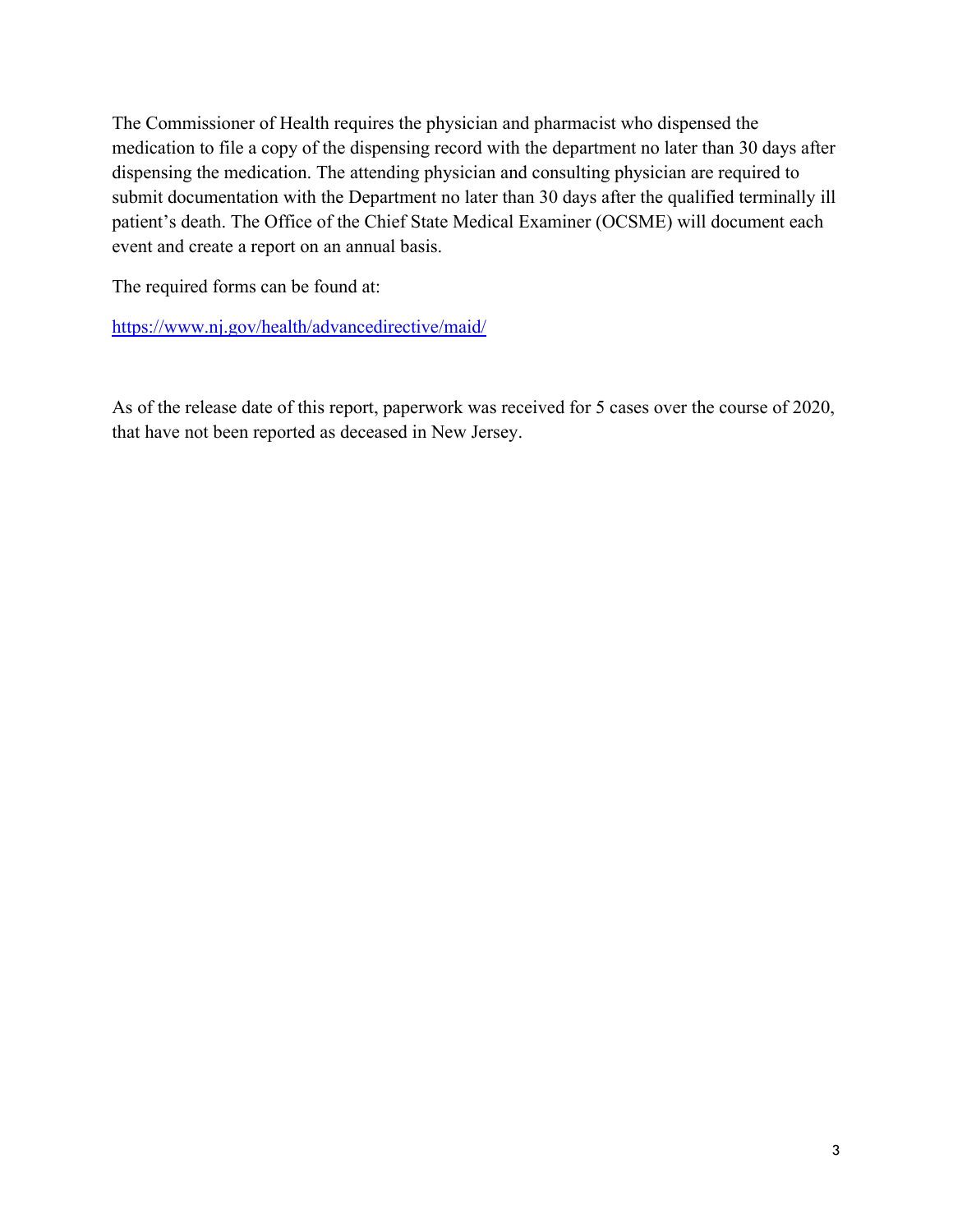## **Participation Summary and Trends**

From January 1, 2020 to December 31, 2020, thirty-three (33) Medical Aid in Dying cases were filed with the Office of the Chief State Medical Examiner (OCSME).

|                   | <b>2020 MAID Cases</b> |                                  |  |
|-------------------|------------------------|----------------------------------|--|
|                   | <b>Number of Cases</b> | <b>Percentage of Total Cases</b> |  |
| Gender            |                        |                                  |  |
| Male              | 21                     | 64%                              |  |
| Female            | 12                     | 36%                              |  |
| Race              |                        |                                  |  |
| White             | 31                     | 94%                              |  |
| <b>Black</b>      |                        |                                  |  |
| Hispanic          |                        |                                  |  |
| Asian             |                        |                                  |  |
| Native            |                        |                                  |  |
| Hawaiian/Pacific  |                        |                                  |  |
| Islander          |                        |                                  |  |
| American Indian   |                        |                                  |  |
| Other single race | 2                      | 6%                               |  |
| Two or more       |                        |                                  |  |
| races             |                        |                                  |  |



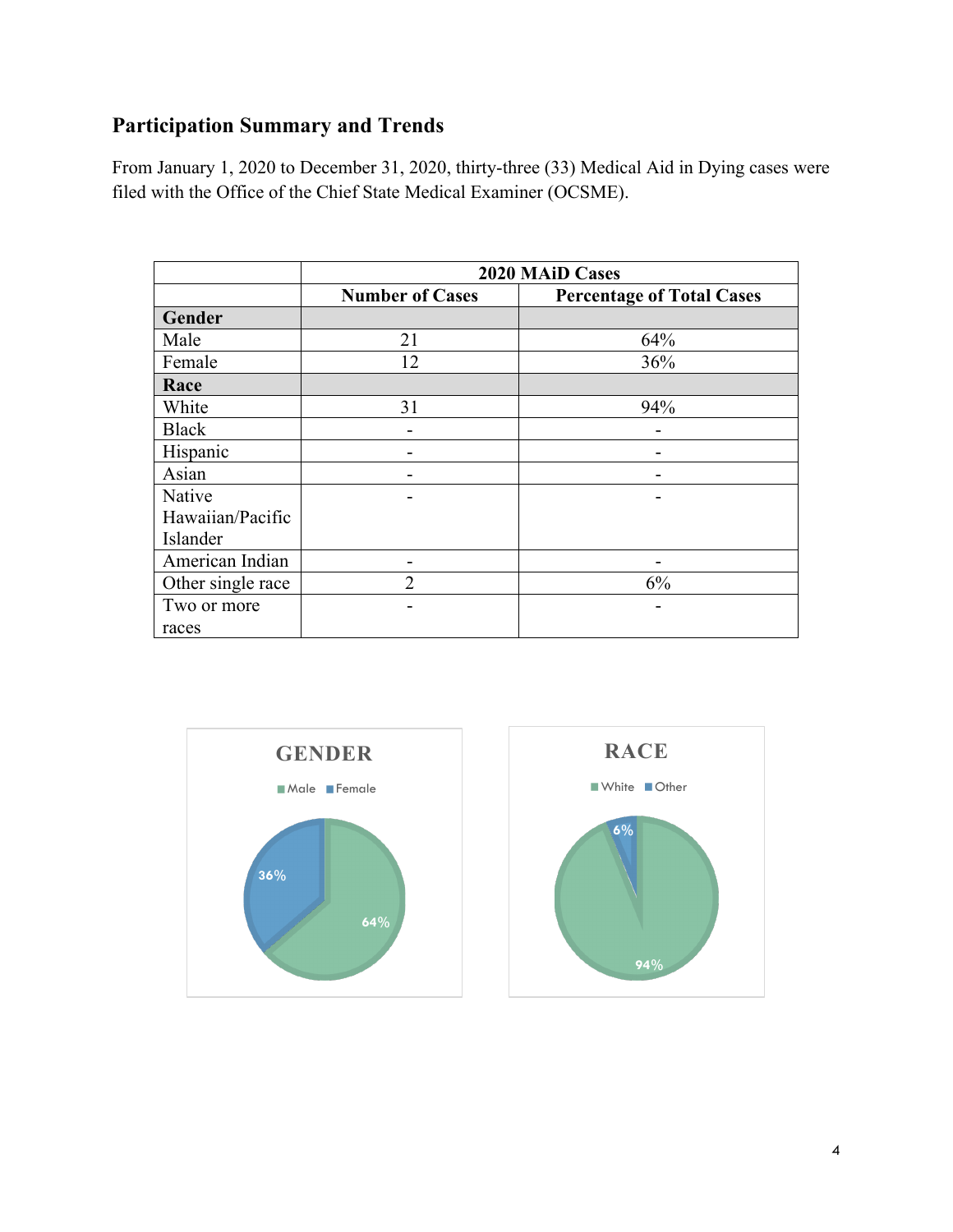|               | <b>2020 MAID Cases</b> |                                  |  |
|---------------|------------------------|----------------------------------|--|
|               | <b>Number of Cases</b> | <b>Percentage of Total Cases</b> |  |
| Age           |                        |                                  |  |
| $35-44$ years |                        | 6%                               |  |
| $45-54$ years |                        |                                  |  |
| $55-64$ years |                        | 30%                              |  |
| $65-74$ years |                        | 12%                              |  |
| $75-84$ years | 10                     | 30%                              |  |
| $85+$ years   |                        | 22%                              |  |

Of the thirty-three MAiD cases, the age of patients reported was between 36 and 90. The mean age was 72 years and the median age was 63 years.



|                       | <b>2020 MAID Cases</b> |                                  |  |
|-----------------------|------------------------|----------------------------------|--|
|                       | <b>Number of Cases</b> | <b>Percentage of Total Cases</b> |  |
| <b>Marital Status</b> |                        |                                  |  |
| Married               | q                      | 58%                              |  |
| Widowed               |                        | 24%                              |  |
| Single                |                        | 6%                               |  |
| Divorced              |                        | 12%                              |  |
| Jnknown               |                        |                                  |  |

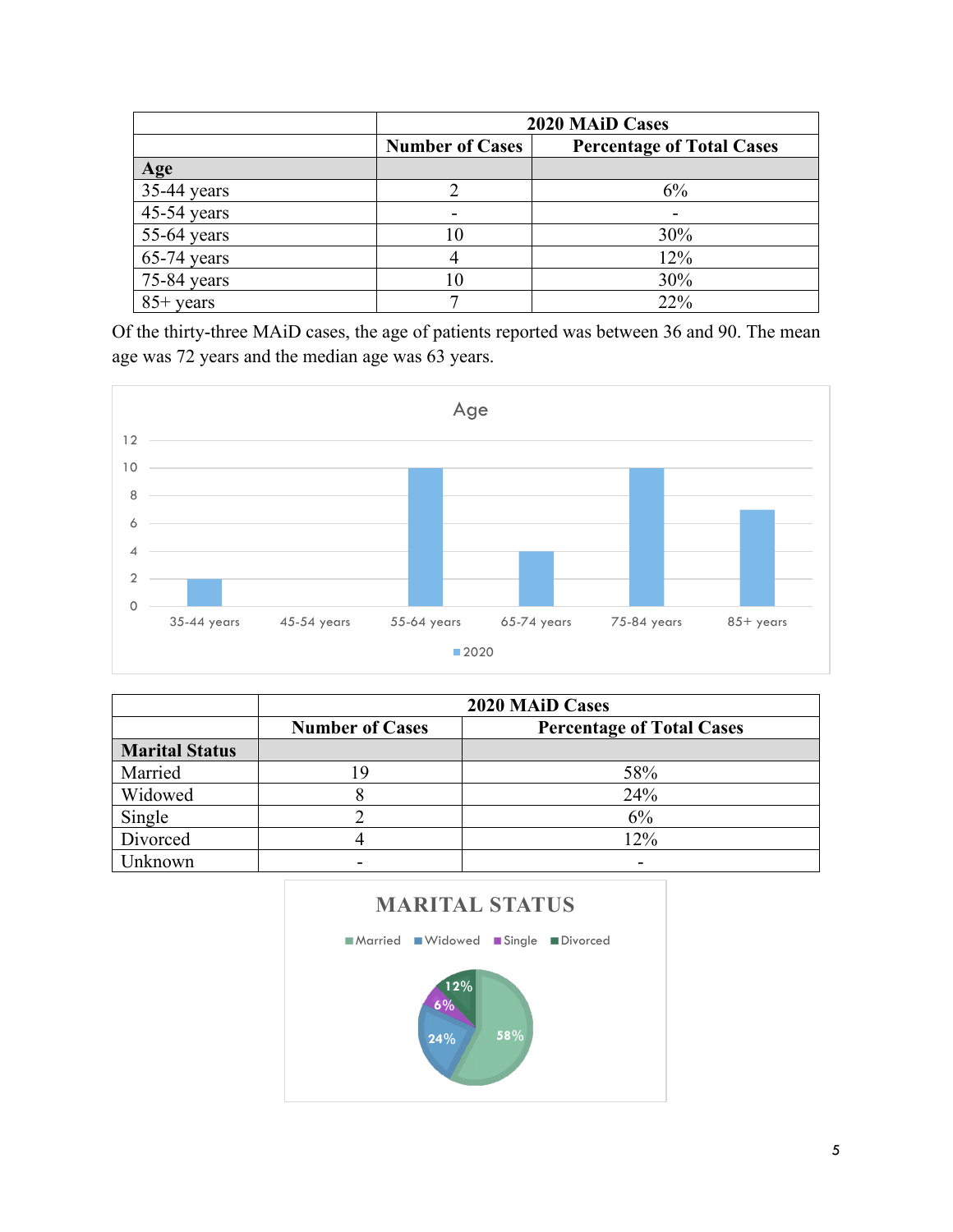|                                   | <b>2020 MAID Cases</b> |                                  |  |
|-----------------------------------|------------------------|----------------------------------|--|
|                                   | <b>Number of Cases</b> | <b>Percentage of Total Cases</b> |  |
| <b>Education</b>                  |                        |                                  |  |
| Unknown                           |                        |                                  |  |
| 8 <sup>th</sup> Grade or Less     |                        |                                  |  |
| $9th$ to $12th$ Grade, No Diploma |                        | 3%                               |  |
| High school/ GED                  | 5                      | 15.5%                            |  |
| Some college credit but no        | 4                      | 12%                              |  |
| degree                            |                        |                                  |  |
| Associate degree                  |                        | 3%                               |  |
| Bachelor's degree                 | 6                      | 18%                              |  |
| Master's degree                   | 11                     | 33%                              |  |
| Doctorate or Professional         | 5                      | 15.5%                            |  |
| degree                            |                        |                                  |  |

It is recommended that when the patient takes the prescribed medication, they leave a copy of the required paperwork in plain view.

- In 70% of cases, the OCSME was notified of the death via mailing-in of required forms.
- In 12% of cases, the OCSME was notified of the death via a phone call
- In 18% of cases, the OCSME was notified of the death via email.

In 2019, heart disease was the leading cause of death in the general population in New Jersey, accounting for 24.7% of all deaths, followed closely by cancer at 20.7%.\* However, for those participating in the Medical Aid in Dying program in New Jersey, cancer is the leading underlying illness. All recorded cases of neuro-degenerative disease consisted of Amyotrophic Lateral Sclerosis (ALS).

|                            | <b>2020 MAID Cases</b> |                                  |  |
|----------------------------|------------------------|----------------------------------|--|
|                            | <b>Number of Cases</b> | <b>Percentage of Total Cases</b> |  |
| <b>Underlying Illness</b>  |                        |                                  |  |
| Cancer                     | 24                     | 73%                              |  |
| Neuro-degenerative disease |                        | 15%                              |  |
| Pulmonary disease          |                        | 6%                               |  |
| Cardiovascular disease     |                        | 3%                               |  |
| Cerebrovascular disease    |                        | 3%                               |  |

\*At time of this report, 2020 statewide total data was not finalized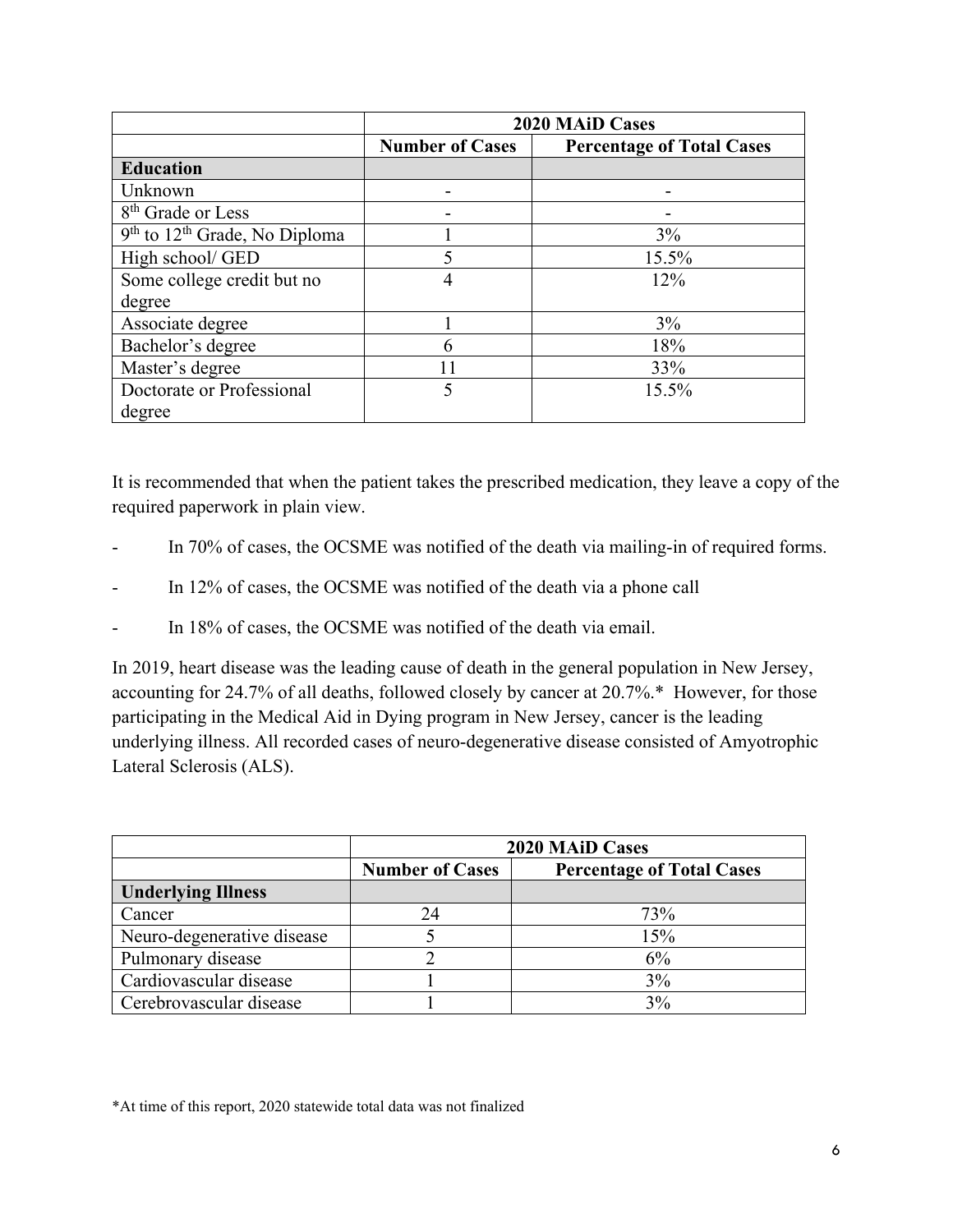The New Jersey Medical Aid in Dying for the Terminally Ill Act does not make recommendations for any specific medications that should be prescribed for a patient, but it does state the patient must be able to self-administer the medication. If medication is dispensed and for whatever reason the patient decides not to self-administer the medication, it must be disposed of by lawful means, including but not limited to, disposing of the medication in a way consistent with State and Federal guidelines concerning disposal of prescription medications, or by surrendering the medication to a prescription medication drop-off receptacle.

|                                                         | <b>2020 MAID Cases</b> |
|---------------------------------------------------------|------------------------|
| <b>Medication Prescribed</b>                            |                        |
| Ondansetron, Metoclopramide, Digoxin, Diazepam,         | 11                     |
| Amitriptyline, & Morphine Sulfate                       |                        |
| Ondansetron, Metoclopramide, Digoxin, Morphine,         | 6                      |
| Diazepam, Amitriptyline                                 |                        |
| Ondansetron, Metoclopramide, Digoxin, Morphine,         |                        |
| Diazepam, Propranolol                                   |                        |
| Ondansetron, Reglan, Digoxin, Morphine Sulfate,         |                        |
| Diazepam, Amitriptyline                                 |                        |
| Morphine sulfate powder, Amitriptyline powder,          |                        |
| Diazepam powder, Digoxin powder, Ondansetron HCL,       |                        |
| Metoclopramide                                          |                        |
| Morphine, Diazepam, Amitriptyline, Digoxin,             |                        |
| Phenobarbital                                           |                        |
| Digoxin, Morphine, Valium, Amitriptyline, Phenobarbital | 4                      |
| Diazepam Powder, Digoxin Powder, Morphine Powder, &     | $\overline{2}$         |
| Propranolol Powder                                      |                        |
| Unknown                                                 | 6                      |

• The medications listed were taken directly from the Medication Dispensing Records submitted.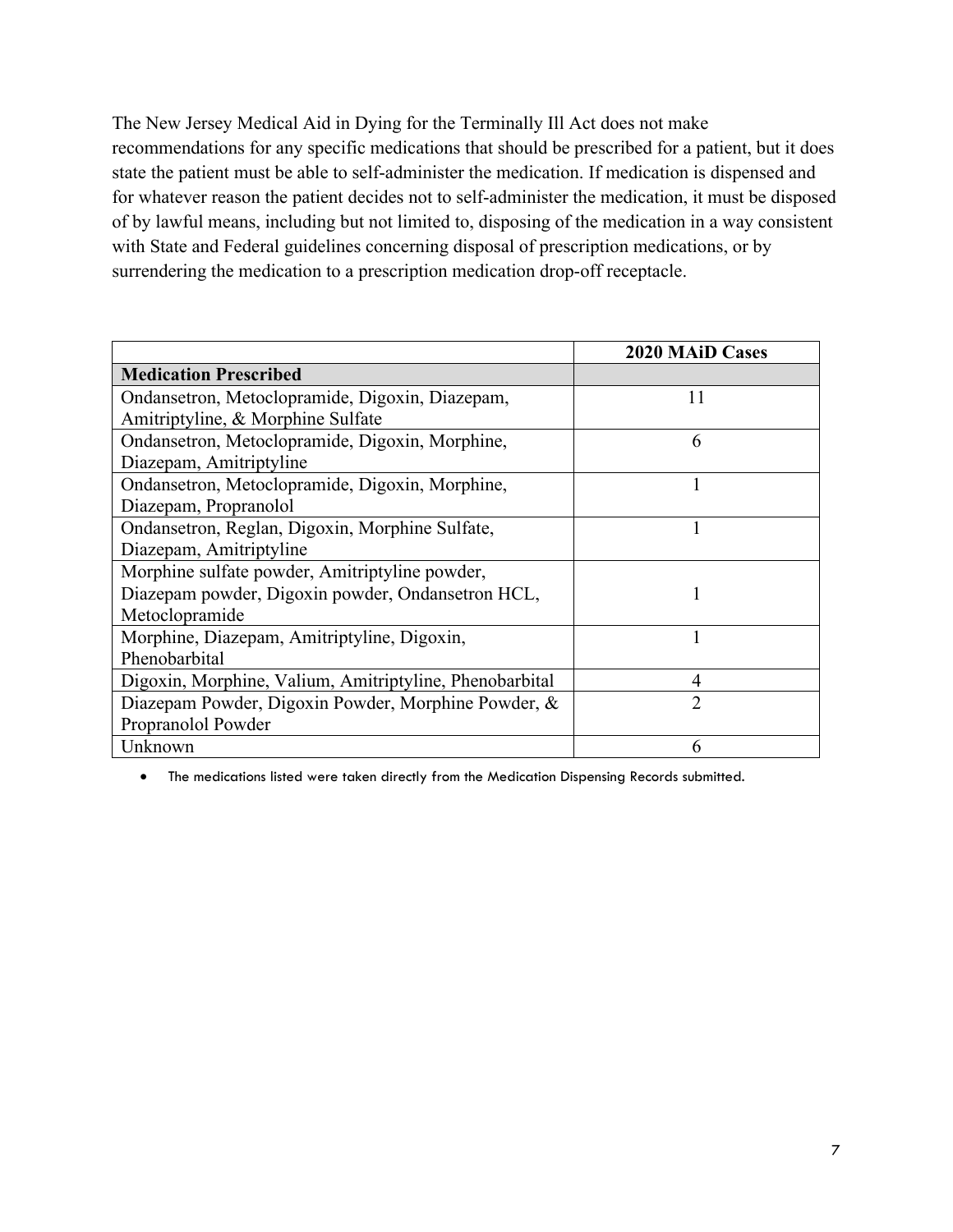|                       | <b>2020 MAID Cases</b>           |                                     | 2019 Statewide Reported Deaths* |                                     |
|-----------------------|----------------------------------|-------------------------------------|---------------------------------|-------------------------------------|
|                       | <b>Number of</b><br><b>Cases</b> | Percentage of<br><b>Total Cases</b> | <b>Total Cases</b>              | Percentage of<br><b>Total Cases</b> |
| <b>Disposition</b>    |                                  |                                     |                                 |                                     |
| <b>Buried</b>         | $\overline{7}$                   | 21%                                 | 30,412                          | 41%                                 |
| Cremated              | 22                               | 67%                                 | 36,064                          | 49%                                 |
| Donation              | 3                                | 9%                                  | $\overline{a}$                  | $\overline{\phantom{0}}$            |
| Entombment            | $\mathbf{1}$                     | 3%                                  | 5,340                           | $7\%$                               |
| Other                 | $\overline{\phantom{0}}$         | -                                   |                                 |                                     |
| Removal from          |                                  | ۳                                   | 2,483                           | 3%                                  |
| <b>State</b>          |                                  |                                     |                                 |                                     |
| <b>County of</b>      |                                  |                                     |                                 |                                     |
| <b>Residence</b>      |                                  |                                     |                                 |                                     |
| Atlantic              | $\overline{2}$                   | 6%                                  | 2,812                           | 4%                                  |
| Bergen                | $\overline{3}$                   | 9%                                  | 7,388                           | $10\%$                              |
| Burlington            | $\mathbf{1}$                     | 3%                                  | 4,106                           | 5.5%                                |
| Camden                | 3                                | 9%                                  | 4,914                           | 7%                                  |
| Cape May              | $\mathbf{1}$                     | $3\%$                               | 1,290                           | 2%                                  |
| Cumberland            | $\overline{\phantom{0}}$         | $\overline{\phantom{0}}$            | 1,611                           | 2%                                  |
| Essex                 | $\overline{2}$                   | 6%                                  | 5,926                           | 8%                                  |
| Gloucester            | -                                |                                     | 2,758                           | 4%                                  |
| Hudson                | 1                                | 3%                                  | 3,723                           | $5\%$                               |
| Hunterdon             | $\overline{4}$                   | 12.5%                               | 917                             | $1\%$                               |
| Mercer                | $\overline{2}$                   | 6%                                  | 2,939                           | 4%                                  |
| Middlesex             | $\overline{2}$                   | 6%                                  | 5,993                           | $8\%$                               |
| Monmouth              | $\overline{2}$                   | 6%                                  | 5,602                           | 7.5%                                |
| Morris                | 5                                | 15.5%                               | 3,908                           | 5%                                  |
| Ocean                 | $\mathbf{1}$                     | $3\%$                               | 7,350                           | 10%                                 |
| Passaic               | $\mathbf{1}$                     | 3%                                  | 3,775                           | 5%                                  |
| Salem                 | $\overline{\phantom{0}}$         | $\overline{\phantom{0}}$            | 746                             | $1\%$                               |
| Somerset              | $\overline{c}$                   | $6\%$                               | 2,505                           | $3\%$                               |
| <b>Sussex</b>         | $\qquad \qquad \blacksquare$     | $\overline{\phantom{a}}$            | 1,298                           | 2%                                  |
| Union                 | -                                | -                                   | 3,970                           | 5%                                  |
| Warren                | $\mathbf{1}$                     | 3%                                  | 1,016                           | $1\%$                               |
| Unknown               | $\overline{\phantom{0}}$         | $\overline{\phantom{0}}$            | $\overline{4}$                  | $\overline{\phantom{0}}$            |
| <b>Place of Death</b> |                                  |                                     |                                 |                                     |
| Home                  | 30                               | 91%                                 | -                               | -                                   |
| Other's Home          | $\overline{2}$                   | 6%                                  | $\overline{\phantom{a}}$        | $\overline{\phantom{a}}$            |
| Nursing Home          | $\mathbf{1}$                     | 3%                                  | $\overline{\phantom{0}}$        |                                     |

\*At time of this report, 2019 statewide total data was provisional and 2020 statewide total data was not available